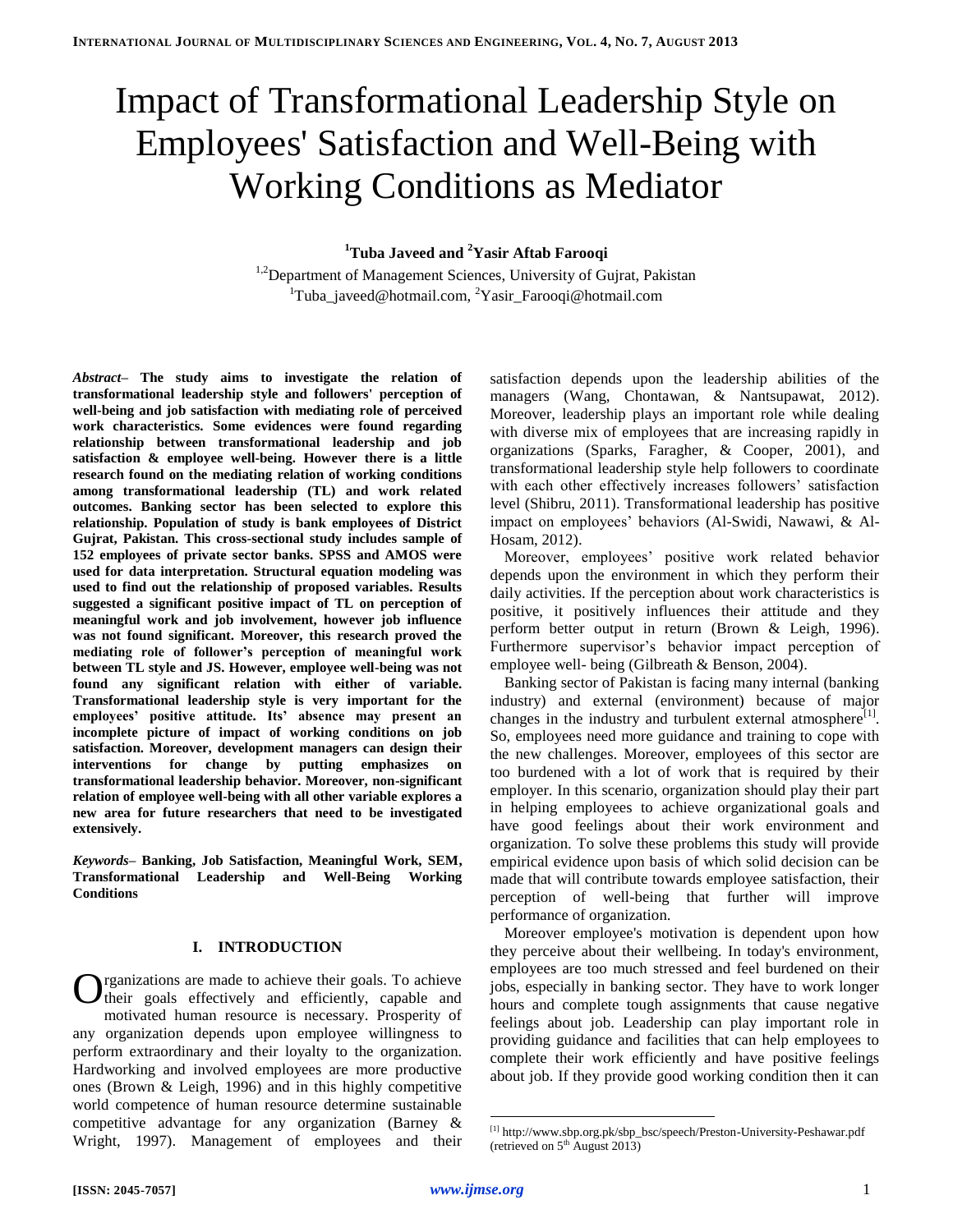cause higher job satisfaction and good perception of employees' well-being.

## **II. LITERATURE REVIEW**

## *A) Transformational Leadership (TL)*

Transformational leadership term was first coined by Downton in 1973 describing the style which gives importance to relationships of human beings (Song, Kolb, Lee, & Kim, 2012). First Theoretical definition of TL was proposed by Burns (1978) and then Bass (1985) gave extension to operationalize TL as "Leadership and performance beyond expectations". TL is Defined as "the process of influencing major changes in the attitudes and assumptions of organization members and building commitment towards (an) organization's mission and objectives" (Tracy & Hikin, 1994). Leadership style that "inspires followers to transcend followers self-interests for the good of the organization and are capable of having a profound and extra ordinary effect on the followers concern" (Robbins, Judge, & Sanghi, 2009).

## *B) Job Satisfaction (JS)*

Job satisfaction has been emerged as a most complex area for managers in the field of job related attitudes (Aziri, 2011). Job satisfaction is defined as the one's feeling of liking and disliking about the job and its various aspects or the degree to which jobs are liked by the employees (Spector, 1997). It is perception of employees about one's job that may vary person to person.

According to Robbins *et al.* (2009) Job satisfaction is considered as a general attitude of an employee towards his/her job. It is basically perception of employees about job that how much job provides the things that are vital for them. Favorable and positive attitudes toward work activities and job indicate job satisfaction while unfavorable and negative feelings point out the job dissatisfaction (Armstrong, 2006).

## *C) Psychological Well-being*

Psychological well-being is not a simple phenomenon. It consists of various factors and different researchers define it differently. Simply, it is about psychological functioning of individual that is positive. Further, by the organizational perspective, it may be defined as overall effectiveness on the job that is result of psychological functioning. It is also described as: "perception of engagement with the existential challenges of life" (Keyes et al. 2002).

Psychological well-being definitions proposed by various scholars have shown that this concept has at least three characteristics (Wright and Cropanzano, 2004). First, it is not an objective experience. Any person's believe about the extent to which he/she is happy is totally subjective. Second, it is not about only positive emotions. However, it's more a combination of both negative and positive feelings and the extent to which positive feelings outweigh negative ones that much better is the indication of psychological well-being (WB). Finally, it can be inferred that WB refers to a person's life as a whole. As a whole, it is a good feeling of an individual's life which may be dependent of working environment.

#### *D) Involvement*

Long term organizational commitment because of which employees are eager to make an extra effort for the attainment of goals that transcends beyond the self-interest and make the organization improved and develop, describe the employee involvement. Transformational leadership facilitates this kind of behaviors.

## *E) Influence*

According to oxford dictionary influence is, "The capacity to have an effect on character, development, of behavior of someone or something or the effect itself".

A leader who adopts transformational leadership style provides his followers a clear vision and motivates them to actively participate in problem solving, is probably can make a work environment where subordinates feel a greater level of influence at work.

## *F) Meaningfulness*

Finally, transformational leader helps to create meaningfulness of work for his subordinates by established share vision through which change can be fostered in people and contexts (Bass, 1985). According to Nemanich & Keller (2007) ability to explain a shared sense of purpose and to elucidate a clear vision describes skills of a transformational leader.

The study of Shibru (2011) aimed at investigating concept of Transformational leadership's link to subordinate's satisfaction. The results confirmed a strong positive relationship of this style of leadership to subordinates satisfaction. Further, components of TL were separately identified and their link to employees' satisfaction was also studied in this research. Components include idealized influence, inspirational motivation, intellectual stimulation and Individualized consideration. These all components were found significantly correlated to the job satisfaction of subordinates; however Intellectual stimulation was emerged as a weak explainer of job satisfaction in comparison to other components. Data were collected by using questionnaire from worker of leather industry who was having experience more than one year (Shibru, 2011).

Another research on the same topic was conducted in health sector by Wang, Chontawan, & Nantsupawat(2012) and results were confirmed that transformational leadership was affecting positively to nurses satisfaction level. The finding also revealed that praise and recognition provided by their leaders is major contributor of their satisfaction. Besides that perception of achievement and responsibility was also increasing satisfaction level of nurses. So, it shows the importance of encouragement from the leader that can generate positive work related attitudes (Wang, Chontawan, & Nantsupawat, 2012).

A research on banking sector employees of Pakistan also concluded the positive impact of TL on job satisfaction. So, if transformational leadership style is adopted by the managers,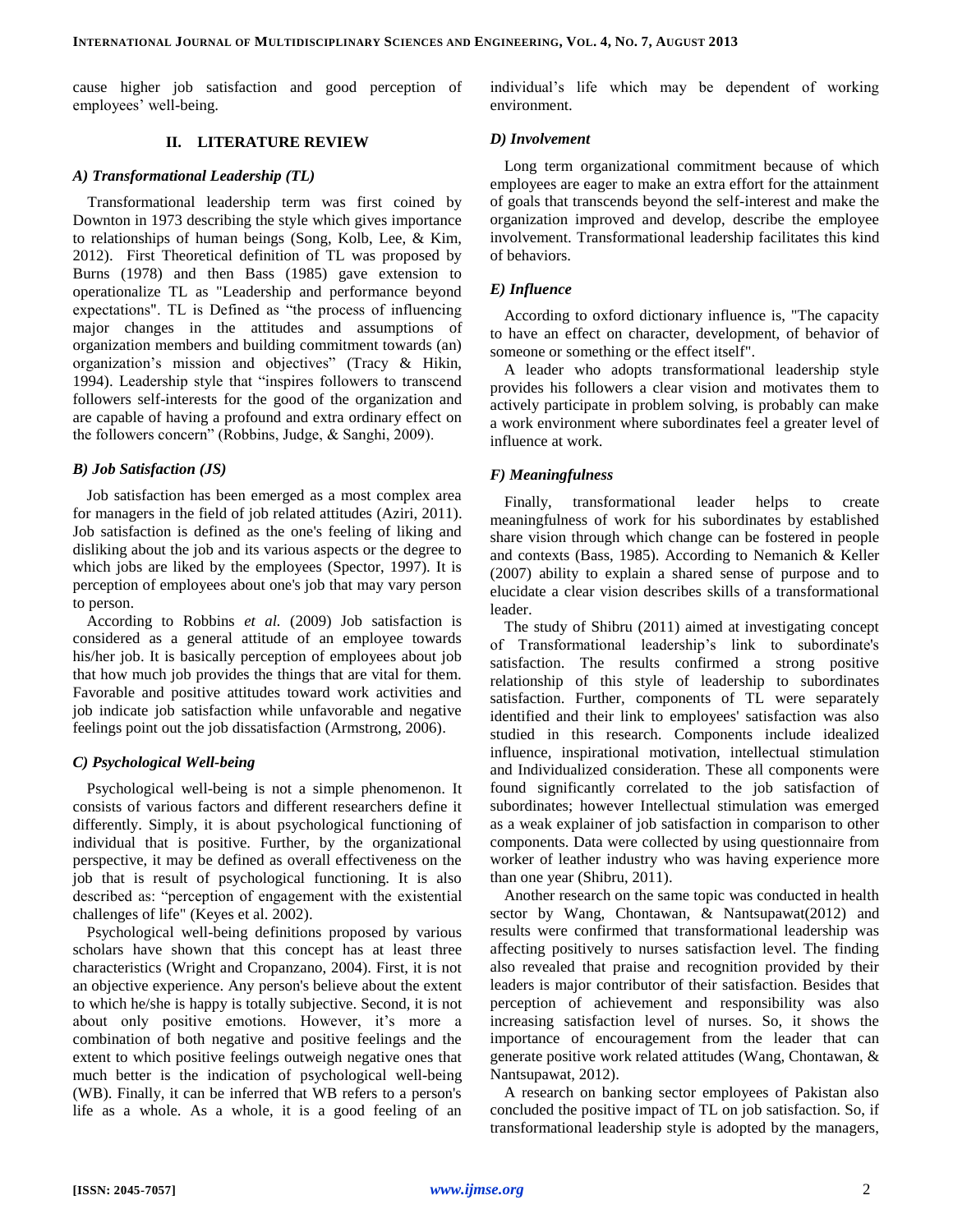it can enhance job satisfaction which in turn will improve overall organizational performance. In this study organizational commitment was also considered as dependent variable with TL as independent. The results confirmed the impact of TL on organizational commitment but job satisfaction was influenced more from TL than organizational commitment (Bushra, Usman, & Naveed, 2011).

Castro, Perinen, & Bueno (2008) suggest that psychological empowerment has mediating role among transformational leadership (TL) and followers' satisfaction and affective commitment (AC). In their research, which was aimed at investigating the mechanism through which TL affects employees' attitude, researchers concluded a positive relationship between TL & JS and TL & AC. Moreover, it was also found that the extent to which employees of an organization feel empowered exhibit more positive work related attitudes.

It was a cross sectional study. Structured Questionnaires were distributed to the employees of a multinational food and beverage company. SEM was run by using AMOS 16.0 to check the mediating effect of psychological empowerment (Castro, Perinen, & Bueno, 2008) .

Brown & Leigh (1996) found motivating psychological climate leads towards job involvement that foster the effort and which ultimately leads towards job performance. The result of the study exposed that significant relation of job involvement to job performance became insignificant when effort was inserted. So, effort plays intervening role in order to get performance through job involvement.

TL and personal outcomes relation was tested and it was found that TL has an important role for enhancing followers' subjective wellbeing. It also creates a meaning in subordinates' life and empowerment has mediating role in the above mentioned relationship (Krishnan, 2012).

So, transformational leadership is very important to motivate followers. Another study resulted in the effect of TL on JS with the mediating role of empowerment (Al-Swidi, Nawawi, & Al-Hosam, 2012).

Two studies conducted by Arnold, Turner, & Barling (2007) investigated the mediating role of meaningful work between TL and psychological well-being. The results of study 1 that was being conducted in health sector revealed partial mediation of MW while in study 2 it showed full mediation. Study 2 was conducted on service workers. Another study included trust in leadership as a mediator and found significant and positive results between TL and wellbeing (Kelloway, Turner, Barlin, & Loughlin, 2012).

In a research on Taiwan Army, TL and job involvement has been studied with moderating variable, emotional contagion. It was found that only leader with high contagion have strong relation with followers job involvement while leaders having low contagion have no such kind of relationship (Cheng, Yen, & Chen, 2012).

A study on educational institutions of Pakistan found direct relationship between leadership styles and job performance but it did not show any direct relationship between job satisfaction and performance. It means it is not necessary that the leadership style creates job satisfaction and organizational commitment. However these are important to job performance (Sarwat, Hayat, Qureshi, & Ali, 2011).



Figure 1: Theoretical framework

## **III. THE STUDY**

#### *A) Aim*

The study aims to investigate the relationship among transformational leadership and follower's job satisfaction and employee well-being with the mediation of working conditions (Involvement, influence, and meaningfulness).

The following hypotheses were tested in this study:

H1 (a): Transformational leadership has impact on perception of meaningful work.

H1 (b): The relation between TL  $\&$  job satisfaction is influenced by the employees' perception of meaningful work. H1 (c): The relation between TL  $\&$  employee wellbeing is

influenced by the employees' perception of meaningful work. H2 (a): Transformational leadership has impact on

involvement of the followers.

H2 (b): The mechanism which shows the association of TL  $\&$ JS is due to job involvement of the followers.

H2 (c): The mechanism which shows the association of TL  $\&$ WB is due to job involvement of the followers.

H3 (a): Transformational leadership has impact on influence at work

H3 (b): Influence at work plays mediating role between TL and JS

H3 (c): Influence at work plays mediating role between TL and JS

## *B) Design*

This is a cross-sectional study in which questionnaire survey design was used. The population for the proposed study consisted of bank employees of district Gujrat. Unit of analysis was a single employee (officer of the bank). Information was obtained on his/her bosses' leadership style and his perception of well-being and job satisfaction. Moreover, data was also gathered about the meaningfulness of his/her work, influence on job and involvement.

We have 22 private sector commercial banks that are registered to State bank of Pakistan which have their branches across the country. Our research is limited to only one city (Gujrat). We selected at least one branch of each bank randomly and got the data from all employees of the selected branch. The purpose was to reduce the biasness that may mislead results. The banks have almost similar working environment in their all branches, so the data can provide alike results as to larger geographic area.

A self-administered questionnaire was developed to get the desired information. 200 Questionnaires were distributed by hand to bank employees of selected branches. 152 completely filled questionnaires were collected back which were then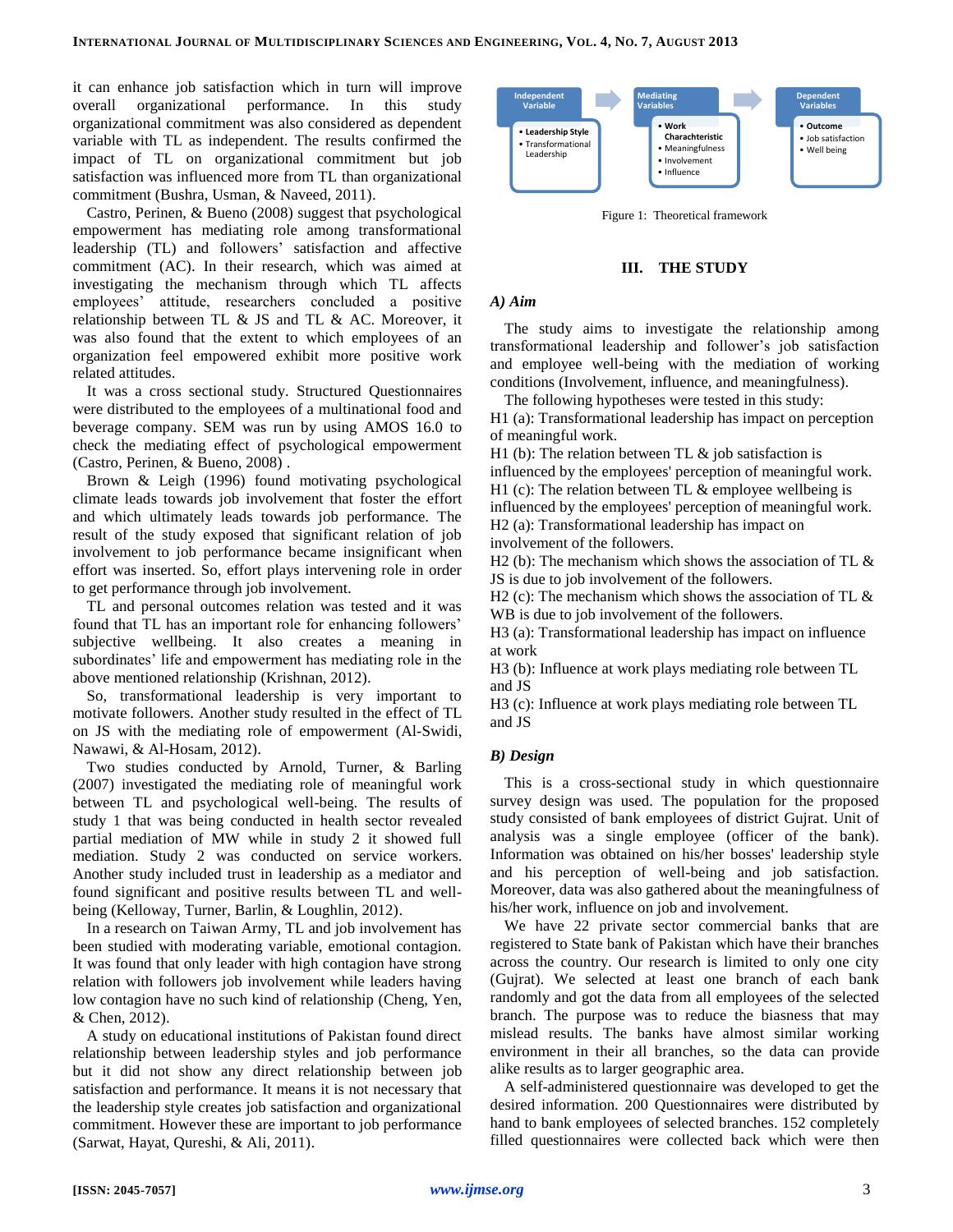further included for analysis. Response rate was 76 % which is quite high.

## *C) Measures*

Measure that was used for Transformational leadership was constructed by (Carless, Wearing, & Mann, 2000). Five point Likert scale that ranges from "to a very large extent"=1 to "to a very small extent"=5 was used to measure. Reliability of the

measure was check by using SPSS. Cronbach alpha was 0.892. Other variables which include meaningful work, involvement influence, job satisfaction, employee well-being were measured by using Copenhagen Psychosocial Questionnaire (Kristensen, Hannerz, Hogh, & Borg, 2005). And their reliability scores were 0.669, 0.736, 0.773 & 0.871 respectively (Table I).

| Subscale |                             |          | 2        | 3        | $\overline{4}$ |         | 6       |
|----------|-----------------------------|----------|----------|----------|----------------|---------|---------|
|          | Transformational leadership | (0.892)  |          |          |                |         |         |
|          | Meaningful work             | $0.29**$ | (0.669)  |          |                |         |         |
| 3.       | Involvement                 | $0.36**$ | $0.42**$ | (0.736)  |                |         |         |
| 4.       | Influence                   | $0.18*$  | $0.40**$ | $0.32**$ | (0.773)        |         |         |
|          | Job satisfaction            | $0.29**$ | $0.41**$ | $0.32**$ | $0.35**$       | (0.773) |         |
| 6.       | Well-being                  | 0.11     | 0.11     | 0.16     | 0.50           | 0.07    | (0.871) |

Table I: Intercorrelation between subscales

Values of Cronbach's Alpha are given in parenthesis

\*P<0.05

\*\*P<0.01



Figure 2: Standardized maximum likelihood estimates for final model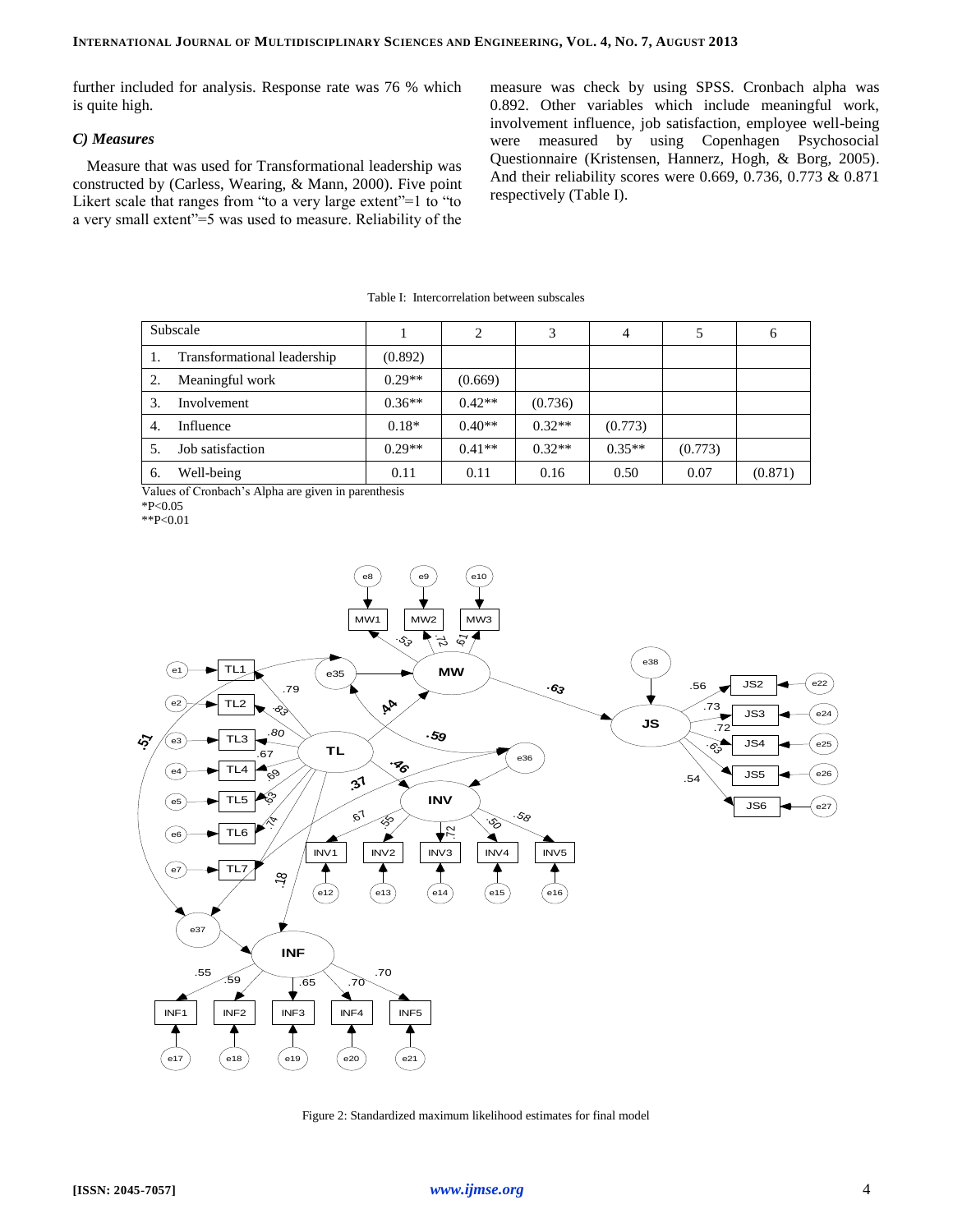## **IV. PROCEDURES**

Structural equation modeling (SEM) was used to analyze data. It is good at handling complex relations and provides clear understanding of the relationships especially where mediation is involved. So, this technique was used with the help of AMOS 16.0 which present the result in graphic and more comprehensible form. Maximum likelihood method used as default in AMOS when running SEM and it provides required calculations of all paths simultaneously (Byrne, 2010).

Approach of bootstrapping was found most appropriate and used in analysis. This approach is better than other ones because it does not require the assumption of normality for statistical samples and it can be applied to small samples with confidence (Preacher & Hayes, 2004).

Hayes (2009) argued that it is more powerful approach for checking the mediation effect as well. And it is a nonparametric method for assigning accuracy measures to sample estimates.

## **V. RESULTS**

The participants of study were 78% male and 22% female. Their average age was 31 years with SD=8.34 and they were having experience on average 7 years with SD=8.00. Moreover, majority of participants were either had bachelor's degree (38%) or Masters (60%).

The final model exhibited an acceptable fit to the data. The probability level was .000 which indicates goodness of the model. Chi-square/d.f was found 1.764 which is less than 3 and confirms the fitness of model. Other goodness of fit indices were also observed/ Value of goodness of fit index GFI=0.810, comparative fit index CFI=0.851, incremental fit index IFI=0.854 shows a better fit of model, as these values are closer to one that means model is good. Values of root mean square error of approximation (RMSEA) =0.071 & root mean square residual  $(RMR) = 0.067$  also ascertained the goodness of the model as it should be less than 0.08. All the relationships were found significant in the final model except TL and influence because its p value is greater than 0.05.

Observed variables, contributing to each latent variable which are having loadings greater than 0.5 threshold of acceptability, are confirmed factors. Furthermore, confirmatory factor analysis exhibited 'JS1' and 'MW4' as poor contributor to latent variables and so they were removed from the final model. However, each scale was meeting the requirements of acceptability with Cronbach alpha above the 0.70.

This research has very interesting results. Transformational leadership (TL) significantly affects perception of meaningful work (MW) and job involvement (JI) of employees with regression weights 0.44 and 0.46 respectively. However, transformational leadership role in developing perception about employee influence (INF) is not significant.

Meaningful work was the only work characteristic variable which contributed toward job satisfaction (JS). Standardized estimate value 0.63 shows the high effect of meaningful work to job satisfaction.

Research supported H1(a) & H2(a) while H3(a) was not found significant. Moreover, H1(b) was supported and it showed mediating role of meaningful work between transformational leadership and job satisfaction. All other hypotheses were rejected.

Job involvement and influence at work didn't found significant contributor of job satisfaction. Moreover, a strong correlation was found among three variables of work characteristics. Perception of meaningful work and job involvement has strongest correlation that is 0.59. Meaningful work was also correlated to influence significantly and its value was observed as 0.51. Job involvement and influence on job also showed positive correlation with value 0.37. So, all three work characteristics were found interrelated and only meaningful work was directly related to job satisfaction. There was no direct relationship found between TL & JS.

Relation of transformational leadership and job satisfaction was not found significant when tested in the model. However, transformational leadership was related to job satisfaction through the perception of meaningful work. It means that transformational leadership makes the work more meaningful for employees and this meaningfulness ultimately leads towards job satisfaction that is a positive work related attitude. Indirect affect between TL, MW & JS was calculated as 0.28 by multiplying 0.44 and 0.63. Mediation was checked by using Sobel test (Sobel, 1982). The results were found significant which means meaningful work mediates the relationship between transformational leadership and job satisfaction. Calculation of the sobel test was done by using online calculator of (Soper, 2013).

Employee well-being was also proposed as a dependent variable in initial model along with job satisfaction. But it was not found significantly related to any other variable and overall model became insignificant. So, it was excluded from the final model.

#### **VI. DISCUSSION**

The study intended to examine the impact of TL on various working conditions and how these conditions mediate the relation between TL and work related behaviors i-e Job satisfaction and employee wellbeing in this study. Researchers proposed that these relations can be explained by studying the perception of the followers about the meaningfulness of their work, how they feel involvement in their work and how they experience high degree of influence. The impact of TL on followers' job satisfaction was revealed through the intervention of meaningful work setting. TL was found significantly related to all proposed variables of working conditions and therefore its impact is not direct on work outcomes rather it is linked through those working conditions.

Although our all hypotheses were not confirmed but it was revealed that TL has strong relation with perception of meaningful work, job involvement. However, it was not directly related to JS and WB.

Another interesting finding was about the employee wellbeing (WB). It was not related to transformational leadership, neither it was associated with working environment variables.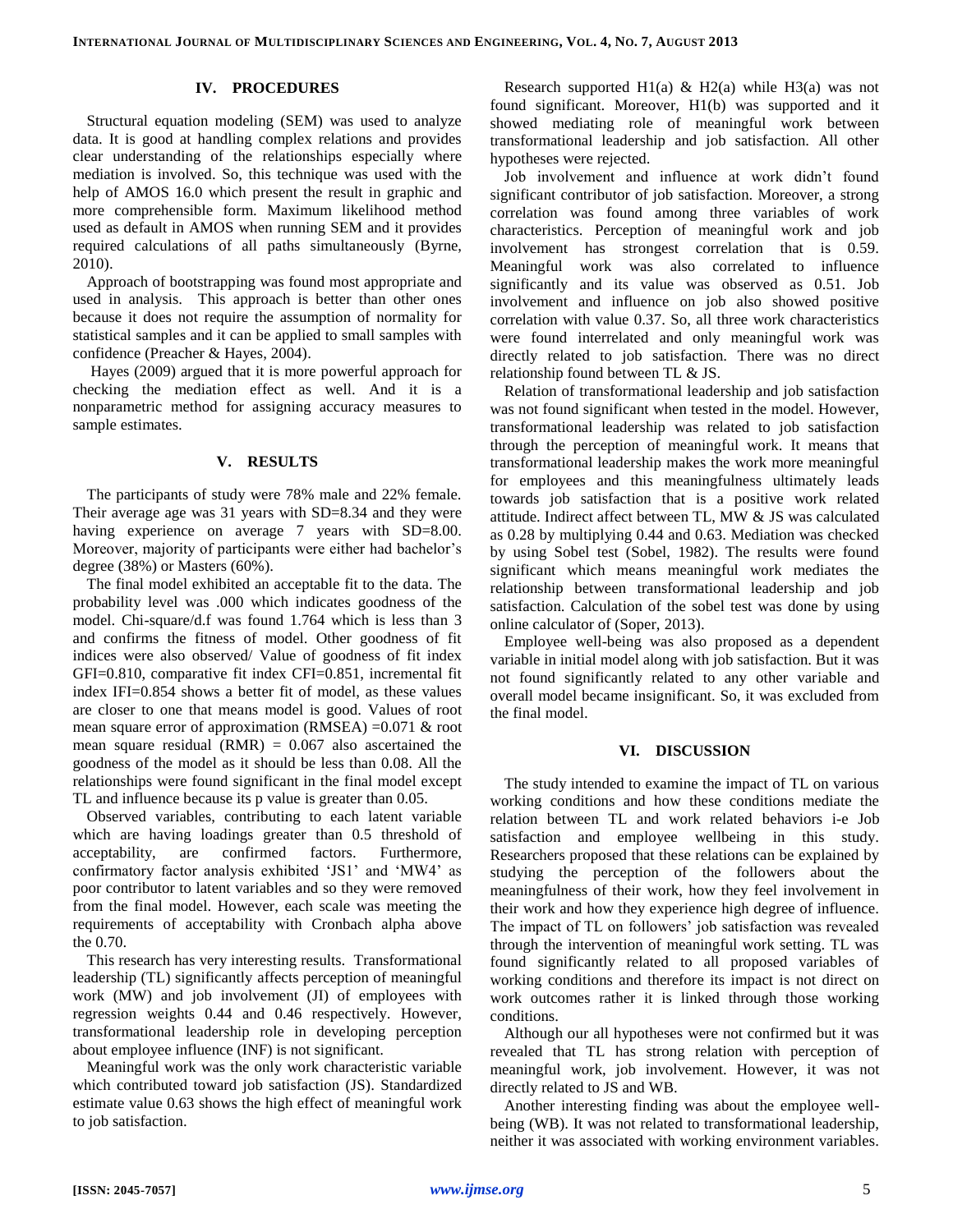Though, it was contradictory to the findings of previous researches which proved a significant relation between working conditions and psychological well-being (Nielsen, Yarker, Brenner, Randall, & Borg, 2008). However, it gave another dimension to future researchers. And it was not checked before in the context of banking sector, so it can be concluded that there are some other factors that contribute to well-being of banking sector employees. And these factors should be investigated in order to improve the employees' well-being.

Moreover, cultural context is also very important in the concept of well-being which must not be ignored. There may be a lot of different cultural elements that make employees exhausted, tired and tense and make different perception about their well-being. And, there is not found any other study in Pakistani cultural context and especially in banking sector, to which we can make reference. So, this research provides a new facet that needs further exploration for better understanding.

There are also so many factors that are predictors of job satisfaction that goes beyond the scope of this study. However, meaningfulness of work for employees has its importance that is proved by the results of this study.

Transformational leadership style caused involvement of employees and they perceived their work as more meaningful. This style, if adopted by managers can result in positive work related attitudes (Job satisfaction) that in turn result in good performance.

There was no relationship observed between involvement and job satisfaction, influence and job satisfaction. This lack of association between work characteristics and job satisfaction may be due to inter correlation of all three work characteristics. These working conditions may exert their influence on outcomes through connection to each other. Employee may perceive more meaningfulness of work when they have more influence on work or they feel higher level of involvement or engagement (Ghadi, Fernando, & Caputi, 2013). And then this meaningfulness leads towards job satisfaction. Though we didn't proposed these hypotheses in our initial research but modification indices guided these correlations that are very much important and have high level of association with each other.

Our findings have contradictory results to the previous researches that found direct relationship between TL and WB (Arnold, Turner, & Barling, 2007; Nielsen, Yarker, Brenner, Randall, & Borg, 2008; Nielsen & Munir, 2009), between TL & JS (Bushra, Usman, & Naveed, 2011; Shibru, 2011).

Moreover, most of the researches about well-being belong to health sector employees (Arnold, Turner, & Barling, 2007) who have more knowledge about well-being as they spend most of their time with patients. And they are more able to judge their needs regarding health and well-being as compared to any other sector employees (Nielsen, Yarker, Brenner, Randall, & Borg, 2008). Furthermore, there were found some other predictors of employees' psychological well-being in a Nigerian banking sector study. These were self-efficacy, job insecurity, perceived organizational target selling and sexual harassment (Adejuwon & Lawal, 2013) but these were beyond the scope of this research. Results of the

study indicate the relation of TL to working conditions as they are perceived by the followers.

## **VII. CONCLUSION**

From the above discussion, it can be concluded that transformational leadership style has positive and significant influence on certain work characteristics i-e perception of meaningful work and job involvement. Moreover, if employees consider their work activates as meaningful and interesting they are more satisfied with their job. Transformational leadership causes this meaningfulness which in turn increases level of job satisfaction among employees. This study shows the indirect effect of TL on JS that is mediated by MW. Furthermore, all the work characteristics are interrelated and support each other so must be studied in relation to others. They all jointly create positivity for the organization as a whole. Though TL and work characteristics were not causing employees well-being in the result of this study, but it gave an insight to future researcher to explore the issue.

## **VIII. SIGNIFICANCE OF THE STUDY**

This study has contribution to the knowledge of leadership that is very much in need especially in context of developing country like Pakistan. This research is important in the sense that it is empirically investigating the impact of leadership on very important employee behaviors i-e job satisfaction and employee well-being. Another valuable contribution might be for the policy making authorities of banking sector. The finding of the study might put them in a better position to make effective decision in selection of working conditions that must be provided in order to get positive results.

Results also have investigated the role of transformational leadership to increase the level of job satisfaction of bank employees with mediating role of meaningful work. This information can also be helpful for management to get knowhow about the overall satisfaction level and how it can be raised for higher productivity.

Another implication might be for the development side for training leaders. It is proved by previous researchers that TL behaviors can be taught (Nielsen & Munir, 2009). Transformational leadership style indirectly increases job satisfaction, so training to enhance this leadership style might be a cost effective way to raise level of satisfaction of employees rather than changing wide range of working conditions for a large number of employees.

Results of this study have added to the body of knowledge related to the psychological wellbeing that is not much investigated in Pakistan along with leadership style.

## **IX. LIMITATIONS AND FUTURE DIRECTIONS**

The very first limitation of this research is that it is based on the one time data i-e Cross sectional study. However a longitudinal study may provide more authentic results. Moreover, it was conducted in limited geographic area, so its results cannot be generalized to a larger population.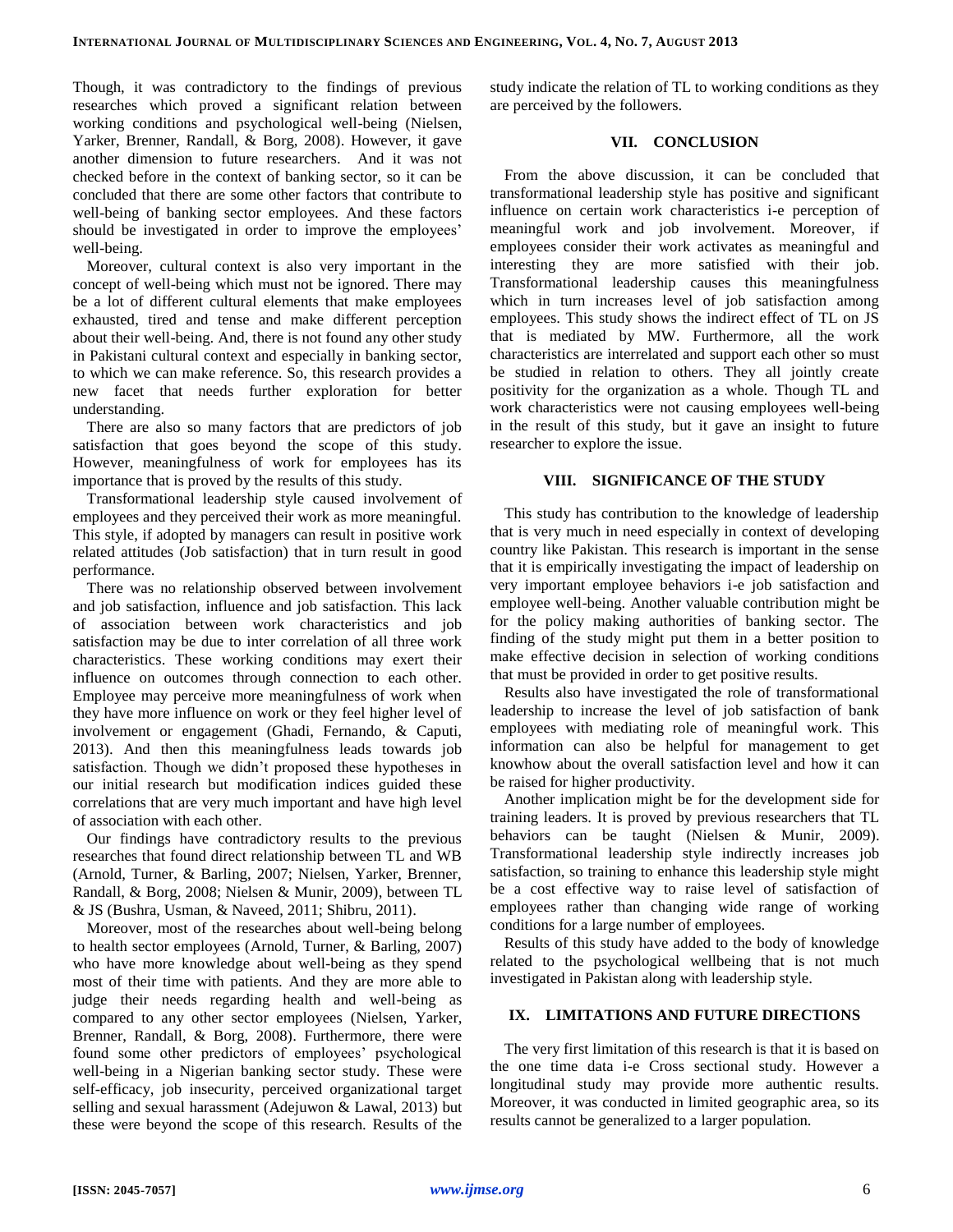The study only deals with banking sector employees, future researcher may extent it to other sectors as well. Results of this study discovered new areas for investigation and it can be explored the antecedents of well-being for banking sector employees and how the well-being can be improved.

Data was collected from the employees through selfadministered questionnaires and only the perception of followers was acquired. No other source was used to get information so the data may be biased. Different sources will provide more comprehensive information that is not possible due to limited resources.

#### **REFERENCES**

- Adejuwon, G. A., & Lawal, A. M. (2013). Perceived Organisational Target Selling, Self- Efficacy,Sexual Harassment and Job Insecurity as Predictors of Psychological Wellbeing of Bank Employees in Nigeria. *Ife PsychologIA, 21*(1), 17-29.
- Al-Swidi, A. K., Nawawi, M. M., & Al-Hosam, A. (2012). Is the Relationship between Employees' Psychological Empowerment and Employees' Job Satisfaction Contingent on the Transformational Leadership? A Study on the Yemeni Islamic Banks. *Asian Social Science, 8*(10), 130-150.
- Arnold, K. A., Turner, N., & Barling, J. (2007). Transformational Leadership and Psychological Well-Being:The Mediating Role of Meaningful Work. *Journal of Occupational Health Psychology, 12*(3), 193-203.
- Aziri, B. (2011). Job Satisfaction: A Lotrature review. *Management Research and Practice, 3*(4), 77-86.
- Barney, J. B., & Wright, P. M. (1997). On Becoming a Strategic Partner: The Role of Human Resources in Gaining Competitive Advantage. *Ithaca, NY: Cornell University, School of Industrial and Labor Relations, Center for Advanced Human Resource Studies(CAHRS Working Paper #97-09).* http://digitalcommons.ilr.cornell.edu/cahrswp/150
- Bass B.M. (1985) Leadership beyond Expectations. Free Press, New York
- Brown, S. P. & Leigh, T. W., 1996. A New Look at Psychological Climate and Its Relationship to Job Involvement, Effort, and Performance. *Journal of Applied Psychology*, 81(4), pp. 358- 368.
- Burns, J.M. (1978). Leadership. New York: Harper and Raw.
- Brown, S. P., & Leigh, T. W. (1996). A New Look at Psychological Climate and Its Relationship to Job Involvement, Effort, and Performance. *Journal of Applied Psychology, 81*(4), 358-368.
- Bushra, F., Usman, A., & Naveed, A. (2011, October). Effect of Transformational Leadership on Employees' Job Satisfaction and Organizational Commitment in Banking Sector of Lahore (Pakistan). *International Journal of Business and Social Science, 2*(18), 261-267.
- Byrne, B. M. (2010). *Structural equation modeling with AMOS : basic concepts, applications, and programming.* New York: Taylor & Francis Group.
- Carless, S. A., Wearing, A. J., & Mann, L. (2000). A short measure of Transformational leadership. *Journal of business and psychology, 14*(3), 389-404.
- Castro, C. B., Perinen, M. M., & Bueno, J. C. (2008, October). Transformational leadership and followers' attitudes: the mediating role of psychological empowerment. *The International Journal of Human Resource Management, 19*(10), 1842-1863.
- Cheng, Y.-N., Yen, C.-L., & Chen, L. H. (2012). Transformational Leadership and Job Involvement: The Moderation of Emotional Contagion. *Miltary Psychological, 24*, 382-396.
- Ghadi, M. Y., Fernando, M., & Caputi, P. (2013). Transformational leadership and work engagement: The mediating effect of meaning in work. *Leadership & Organization Development Journal, 34*(6), -.
- Gilbreath, B., & Benson, P. G. (2004). The contribution of supervisor behaviour to employee psychological well-being. *Work & Stress, 18*(3), 255-266.
- Hayes, A. F. (2009). Beyond Baron and Kenny:Statistical Mediation Analysis in the New Millennium. *Communication Monographs, 76*(4), 408-420.
- Keyes, C. L., Shmotkin, D., & Ryff, C. D. (2002). Optimizing Well-Being: The Empirical Encounter of Two Traditions. *Journal of Personality and Social Psychology, 82*(6), 1007-1022.
- Kelloway, E. K., Turner, N., Barlin, J., & Loughlin, C. (2012). Transformational leadership and employee psychological wellbeing: The mediating role of employee trust in leadership. *Taylor & Francis, 26*(1), 39-55.
- Krishnan, V. R. (2012). Transformational leadership and personal outcomes: empowerment as mediator. *Leadership Organization Development Journal, 33*(6), 550-563.
- Kristensen, T. S., Hannerz, H., Hogh, A., & Borg, V. (2005). The Copenhagen psychosocial questionnaire (COPSOQ). A tool for the assessment and improvement of the psychosocial work environment. *Scandinavian Journal of Work, Environment & Health, 31*(6), 438-449.
- Nemanich, L. A., & Keller, R. T. (2007). Transformational leadership in an acquisition:A field study of employees. *The Leadership Quarterly, 18*, 49-68.
- Nielsen, K., & Munir, F. (2009). How do transformational leaders influence followers affective well-being? Exploring the mediating role of self-efficacy. *Work & Stress, 23*(4), 313-329.
- Nielsen, K., & Randall, R. (2009). Managers' Active Support when Implementing Teams: The Impact on Employee Well-Being. *Applied Psychology:Health and Well-Being, 1*(3), 374-390.
- Nielsen, K., Yarker, J., Brenner, S.-O., Randall, R., & Borg, V. (2008). The importance of transformational leadership style for the well-being of employees working with older people. *Journal of Advanced Nursing, 63*(5), 465-475.
- Preacher, K. J., & Hayes, A. F. (2004). SPSS and SAS procedures for estimating indirect effects in simple mediation models. *Behavior Research Methods, Instruments, & Computers, 36*(4), 717-731.
- Robbins, S. P. and Judge, T. A. and Sanghi, S. (2009). *Organisation Behaviour. Delhi Pearson: Prentice Hall.*
- Sarwat, N., Hayat, K., Qureshi, J. A., & Ali, M. (2011). Impact of Strategic Leadership on Organizational Performance, in the Context of Job Satisfaction and Organizational Commitment, Evidence form Educational Institutions of Pakistan. *Interdisciplinary Journal of Contemporary Research In Business, 3*(4), 658-675.
- Shibru, B. (2011, September). Transformational Leadership and its Relationship with Subordinate Satisfaction with the Leader (The case of Leather Industry in Ethiopia). *Interdisciplinary Journal of Contemporary Research In Business, 3*(5), 686-697.
- Sobel, M. E. (1982). Asymptotic confidence intervals for indirect effects in structural equation models. Sociological Methodology, Vol. 13, pp. 290-312.
- Song, J. H., Kolb, J. A., Lee, U. H. & Kim, H. K., 2012. Role of Transformational Leadership in Effective Organizational Knowledge Creation Practices:Mediating Effects of Employees'